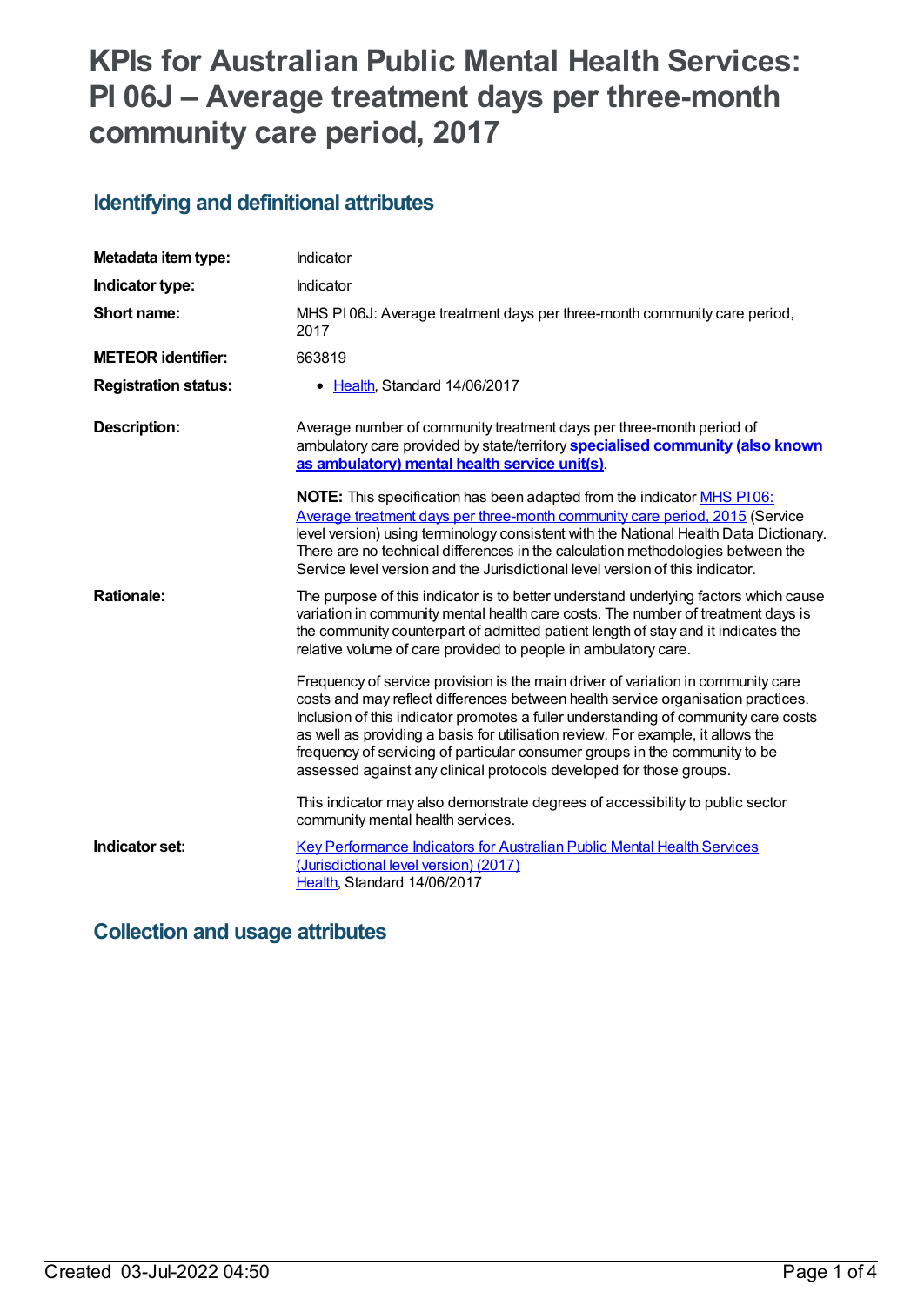| <b>Computation description:</b> | Coverage/Scope:                                                                                                                                                                                                                                                                                                                                                                                                                                                                    |
|---------------------------------|------------------------------------------------------------------------------------------------------------------------------------------------------------------------------------------------------------------------------------------------------------------------------------------------------------------------------------------------------------------------------------------------------------------------------------------------------------------------------------|
|                                 | State/territory specialised community mental health service unit(s) in scope for<br>reporting as defined by the Community Mental Health Care National Minimum Data<br>Set (NMDS).                                                                                                                                                                                                                                                                                                  |
|                                 | The following activity of community mental health care services are excluded:                                                                                                                                                                                                                                                                                                                                                                                                      |
|                                 | • All activity (treatment days and statistical episodes) associated with non-<br>uniquely identified consumers.                                                                                                                                                                                                                                                                                                                                                                    |
|                                 | Methodology:                                                                                                                                                                                                                                                                                                                                                                                                                                                                       |
|                                 | • Reference period for 2017 performance reporting: 2015-16<br>• For the purposes of this measure, community mental health care statistical<br>episodes consist of the following fixed three-monthly periods; January-March,<br>April-June, July-September, and October-December.                                                                                                                                                                                                   |
| <b>Computation:</b>             | Numerator + Denominator                                                                                                                                                                                                                                                                                                                                                                                                                                                            |
| Numerator:                      | Number of community mental health care treatment days provided by<br>state/territory ambulatory mental health services within the reference period.                                                                                                                                                                                                                                                                                                                                |
| <b>Numerator data elements:</b> | Data Element / Data Set-                                                                                                                                                                                                                                                                                                                                                                                                                                                           |
|                                 | Data Element                                                                                                                                                                                                                                                                                                                                                                                                                                                                       |
|                                 | Specialised mental health service-number of ambulatory treatment days<br><b>NMDS/DSS</b>                                                                                                                                                                                                                                                                                                                                                                                           |
|                                 | (derived from) Community Mental Health Care NMDS 2015-16                                                                                                                                                                                                                                                                                                                                                                                                                           |
|                                 | Data Element / Data Set                                                                                                                                                                                                                                                                                                                                                                                                                                                            |
|                                 | Person-unique identifier used indicator, yes/no code N                                                                                                                                                                                                                                                                                                                                                                                                                             |
|                                 | NMDS / DSS                                                                                                                                                                                                                                                                                                                                                                                                                                                                         |
|                                 | Community mental health care NMDS 2015-16                                                                                                                                                                                                                                                                                                                                                                                                                                          |
| Denominator:                    | Number of community mental health care statistical episodes provided by<br>state/territory ambulatory mental health services within the reference period.                                                                                                                                                                                                                                                                                                                          |
| Denominator data<br>elements:   | Data Element / Data Set                                                                                                                                                                                                                                                                                                                                                                                                                                                            |
|                                 | Data Element                                                                                                                                                                                                                                                                                                                                                                                                                                                                       |
|                                 | Specialised mental health service—number of statistical episodes treated by<br>ambulatory services                                                                                                                                                                                                                                                                                                                                                                                 |
|                                 | <b>NMDS/DSS</b>                                                                                                                                                                                                                                                                                                                                                                                                                                                                    |
|                                 | (derived from) Community Mental Health Care NMDS 2015-16                                                                                                                                                                                                                                                                                                                                                                                                                           |
|                                 | Guide for use                                                                                                                                                                                                                                                                                                                                                                                                                                                                      |
|                                 | A community mental health care statistical episode is defined as a three-<br>month period of ambulatory care for a uniquely identifiable person where<br>the individual was under 'active care'. Active care is defined as one or more<br>treatment days in the period. Each uniquely identifiable person is counted<br>uniquely at the specialised mental health service organisation level, regardless<br>of the number of teams or community programs involved in his/her care. |
| Disaggregation:                 | Service variables: Target population                                                                                                                                                                                                                                                                                                                                                                                                                                               |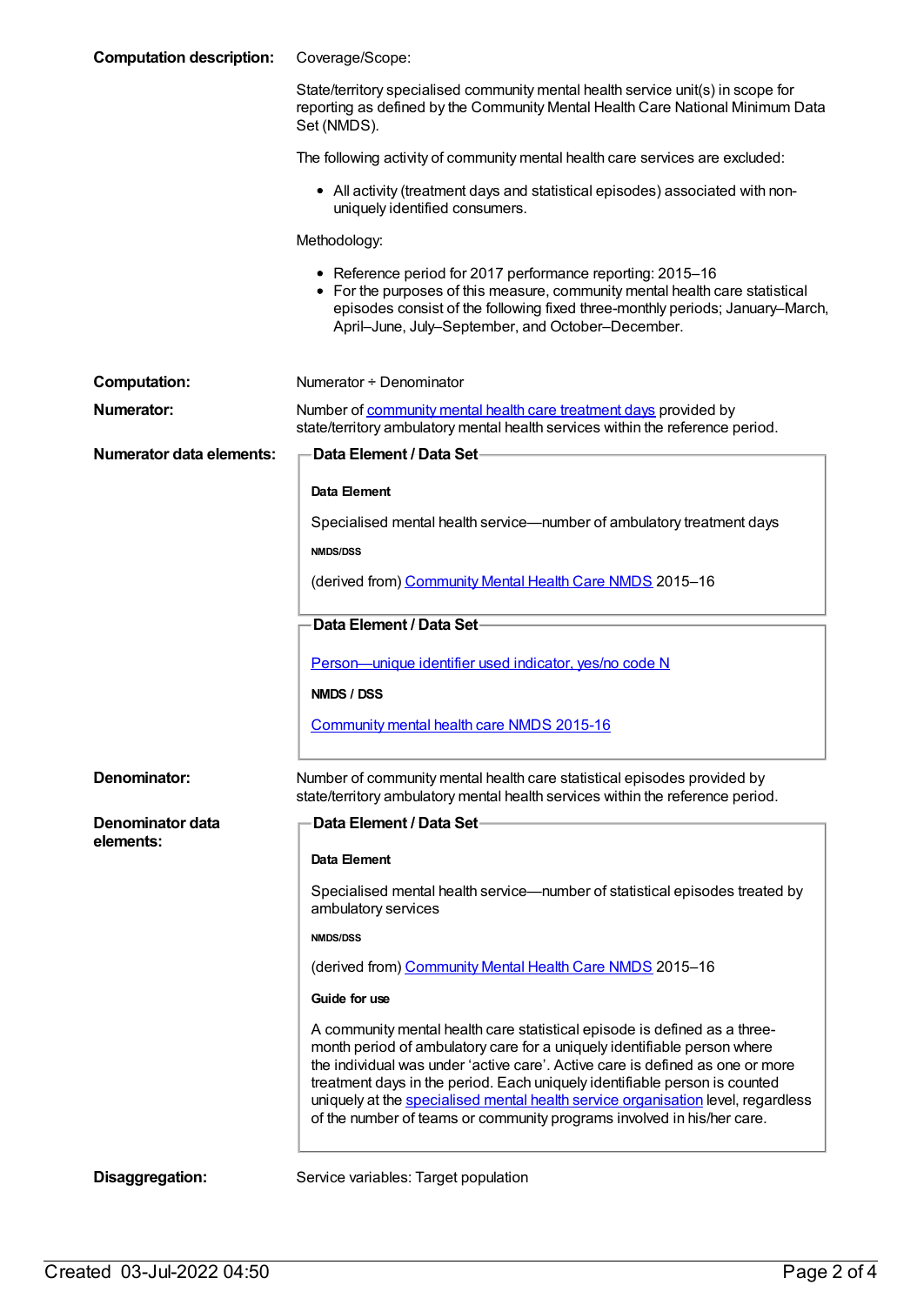#### **Data Element / Data Set**

Specialised mental health [service—target](https://meteor.aihw.gov.au/content/493010) population group, code N **NMDS / DSS** [Community](https://meteor.aihw.gov.au/content/565694) mental health care NMDS 2015-16

#### **Representational attributes**

| <b>Representation class:</b> | Mean (average)          |
|------------------------------|-------------------------|
| Data type:                   | Real                    |
| Unit of measure:             | Time (e.g. days, hours) |
| Format:                      | N[NN].N                 |
|                              |                         |

#### **Indicator conceptual framework**

| <b>Framework and</b> | Efficient   |
|----------------------|-------------|
| dimensions:          |             |
|                      | Appropriate |

#### **Accountability attributes**

| <b>Benchmark:</b>                                  | State/territory level                                                                                                                                                                                                              |
|----------------------------------------------------|------------------------------------------------------------------------------------------------------------------------------------------------------------------------------------------------------------------------------------|
| Further data development /<br>collection required: | Methodology to collect multifaceted levels of service usage, such as intensity and<br>complexity issues and the impact on contact duration, is needed in order to<br>improve cost modelling and efficiency measurement in general. |
|                                                    | Accurate reporting at levels above that of mental health service organisation<br>requires unique state-wide patient identifiers that are not currently available in all<br>jurisdictions.                                          |
|                                                    | The indicator can be accurately constructed using the Community Mental Health<br>Care NMDS.                                                                                                                                        |
| Other issues caveats:                              | Casemix adjustment is needed to interpret variation between organisations to<br>distinguish consumer and provider factors. Longer term a methodology for casemix<br>adjustment is required.                                        |
|                                                    | Further development of national funding models, including episode-based or<br>casemix models, will enable more meaningful measurement than the arbitrary<br>three-month period used in this indicator.                             |

#### **Source and reference attributes**

| <b>Submitting organisation:</b> | Australian Institute of Health and Welfare on behalf of the National Mental Health<br>Performance Subcommittee                                                 |
|---------------------------------|----------------------------------------------------------------------------------------------------------------------------------------------------------------|
| Reference documents:            | National Mental Health Performance Subcommittee 2013. Key Performance<br>Indicators for Australian Public Mental Health Services. 3rd edn. Canberra:<br>NMHPC. |

## **Relational attributes**